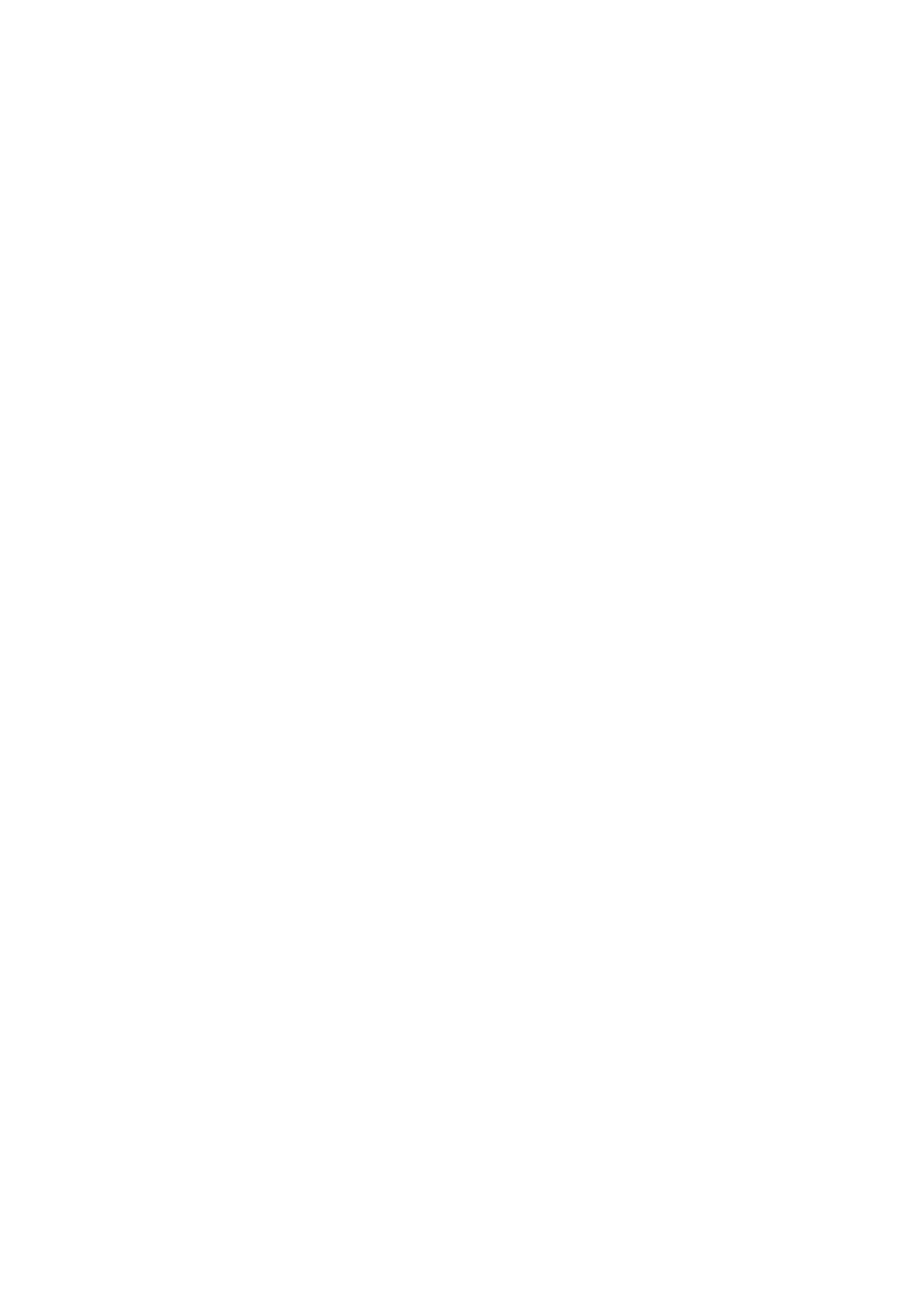## **NORTHERN TERRITORY OF AUSTRALIA**

## **JABIRU TOWN DEVELOPMENT REPEAL ACT 2021**

**Act No. [ ] of 2021**  $\overline{\phantom{a}}$  , where  $\overline{\phantom{a}}$  , where  $\overline{\phantom{a}}$  , where  $\overline{\phantom{a}}$ 

 $\overline{\phantom{a}}$  , where  $\overline{\phantom{a}}$  , where  $\overline{\phantom{a}}$  , where  $\overline{\phantom{a}}$ 

# **Table of provisions**

| Part 1 | <b>Preliminary matters</b> |
|--------|----------------------------|
|--------|----------------------------|

|                                | Short title |
|--------------------------------|-------------|
| $2 \left( \frac{1}{2} \right)$ |             |
| $3^{\circ}$                    |             |

# **Part 2 Repeals and transitional matters**

| 4           |                                                               |  |
|-------------|---------------------------------------------------------------|--|
| 5           |                                                               |  |
| 6           |                                                               |  |
| $7^{\circ}$ | Transfer of property, rights, liabilities and obligations and |  |
|             |                                                               |  |
| 8           |                                                               |  |
| 9           |                                                               |  |

## **Part 3 Consequential amendments and further repeal**

- **Schedule 1 Subordinate legislation repealed**
- **Schedule 2 By-laws amended**
- **Schedule 3 Other laws amended**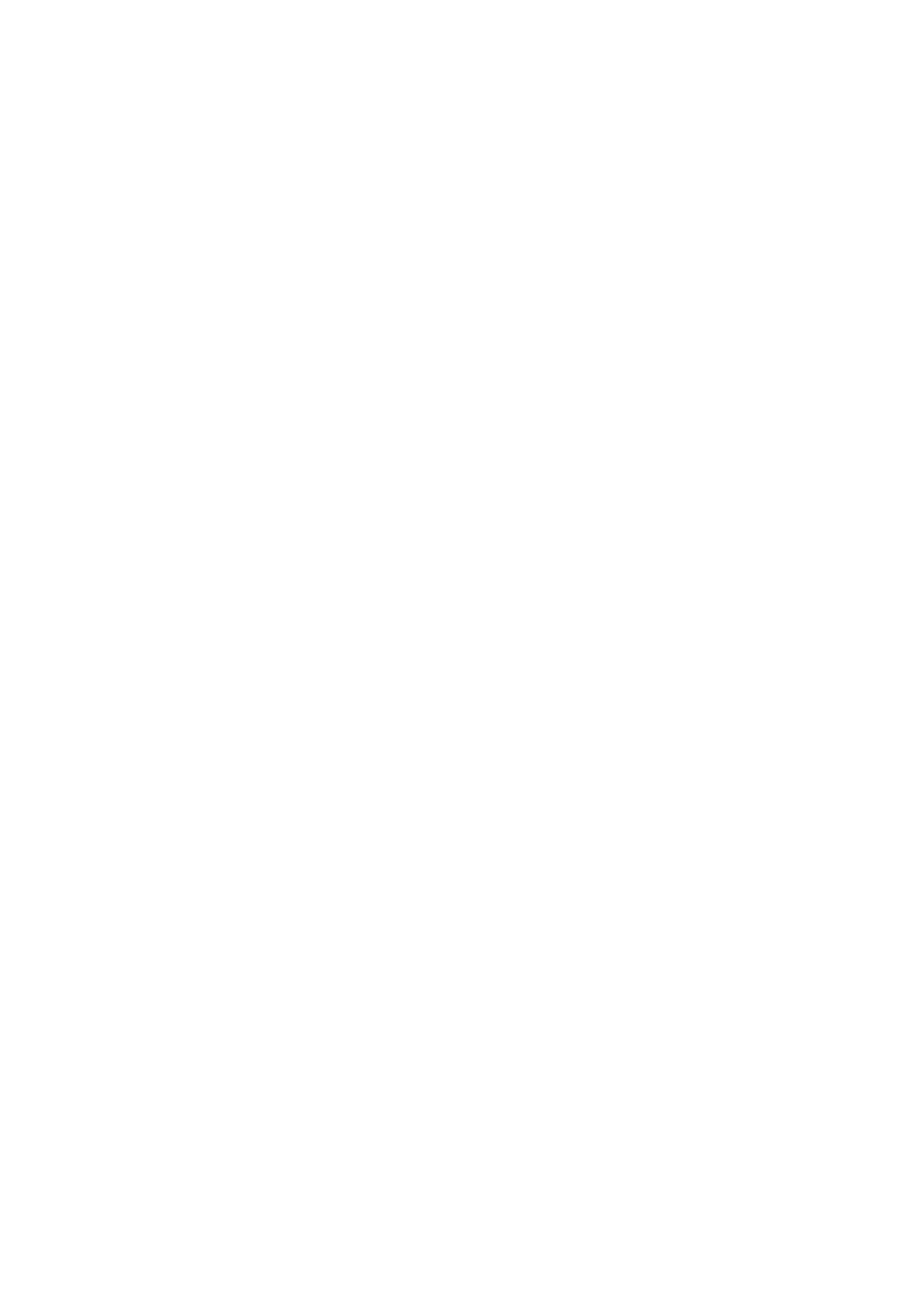

# **NORTHERN TERRITORY OF AUSTRALIA** \_\_\_\_\_\_\_\_\_\_\_\_\_\_\_\_\_\_\_\_

### **Act No. [ ] of 2021** \_\_\_\_\_\_\_\_\_\_\_\_\_\_\_\_\_\_\_\_

An Act to repeal the *Jabiru Town Development Act 1978* and for related purposes

> [*Assented to [ ] 2021*] [*Introduced [ ] 2021*]

### **The Legislative Assembly of the Northern Territory enacts as follows:**

## **Part 1 Preliminary matters**

#### **1 Short title**

This Act may be cited as the *Jabiru Town Development Repeal Act 2021*.

#### **2 Commencement**

This Act commences on the day after the day on which the Administrator's assent to this Act is declared.

#### **3 Definitions**

In this Act:

*Authority* means the Jabiru Town Development Authority under the repealed Act before the commencement.

*commencement* means the commencement of section 4 of this Act.

*Jabiru Town* means the land specified as Jabiru town land under the *Aboriginal Land Rights (Northern Territory) Act 1976* (Cth).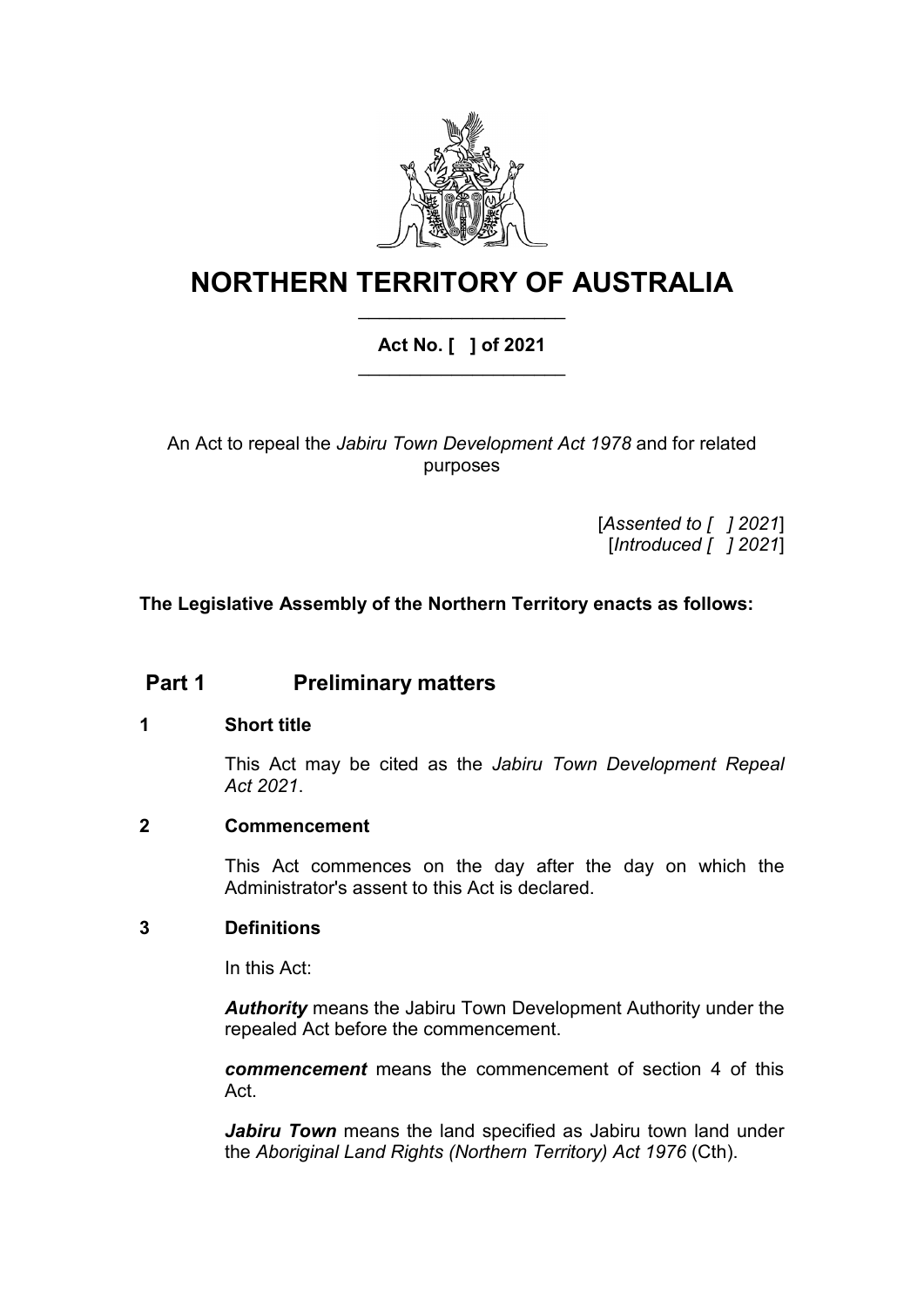*repealed Act* means the *Jabiru Town Development Act 1978* as in force immediately before its repeal.

### **Part 2 Repeals and transitional matters**

#### **4 Repeals**

- <span id="page-5-1"></span>(1) The following Acts are repealed:
	- (a) the *Jabiru Town Development Act 1978* (Act No. 2 of 1979);
	- (b) the *Jabiru Town Development Amendment Act 1984* (Act No. 6 of 1984);
	- (c) the *Jabiru Town Development Amendment Act 2008* (Act No. 24 of 2008).
- (2) The subordinate legislation specified in Schedule 1 is repealed.

#### **5 Abolition of Jabiru Town Development Authority**

On the commencement:

- (a) the Authority is abolished; and
- (b) the Chairman and each member of the Authority goes out of office.

#### **6 Normalisation of local government area**

- (1) Subject to this Act and the *Aboriginal Land Rights (Northern Territory) Act 1976* (Cth), Jabiru Town becomes part of the council area of West Arnhem Regional Council.
- (2) Subject to section 7 of the *Control of Roads Act 1953*, a road within the Jabiru Town is a road within the care, control and management of the West Arnhem Regional Council in accordance with section 271 of the *Local Government Act 2019*.

#### <span id="page-5-0"></span>**7 Transfer of property, rights, liabilities and obligations and substitution of parties**

- (1) On and from the commencement, all property, rights, liabilities and obligations of the Authority are taken to be the property, rights, liabilities and obligations of the Territory.
- (2) If the Authority is a party to any contract, agreement or arrangement immediately before the commencement, West Arnhem Regional Council is substituted for the Authority as a party to that contract, agreement or arrangement.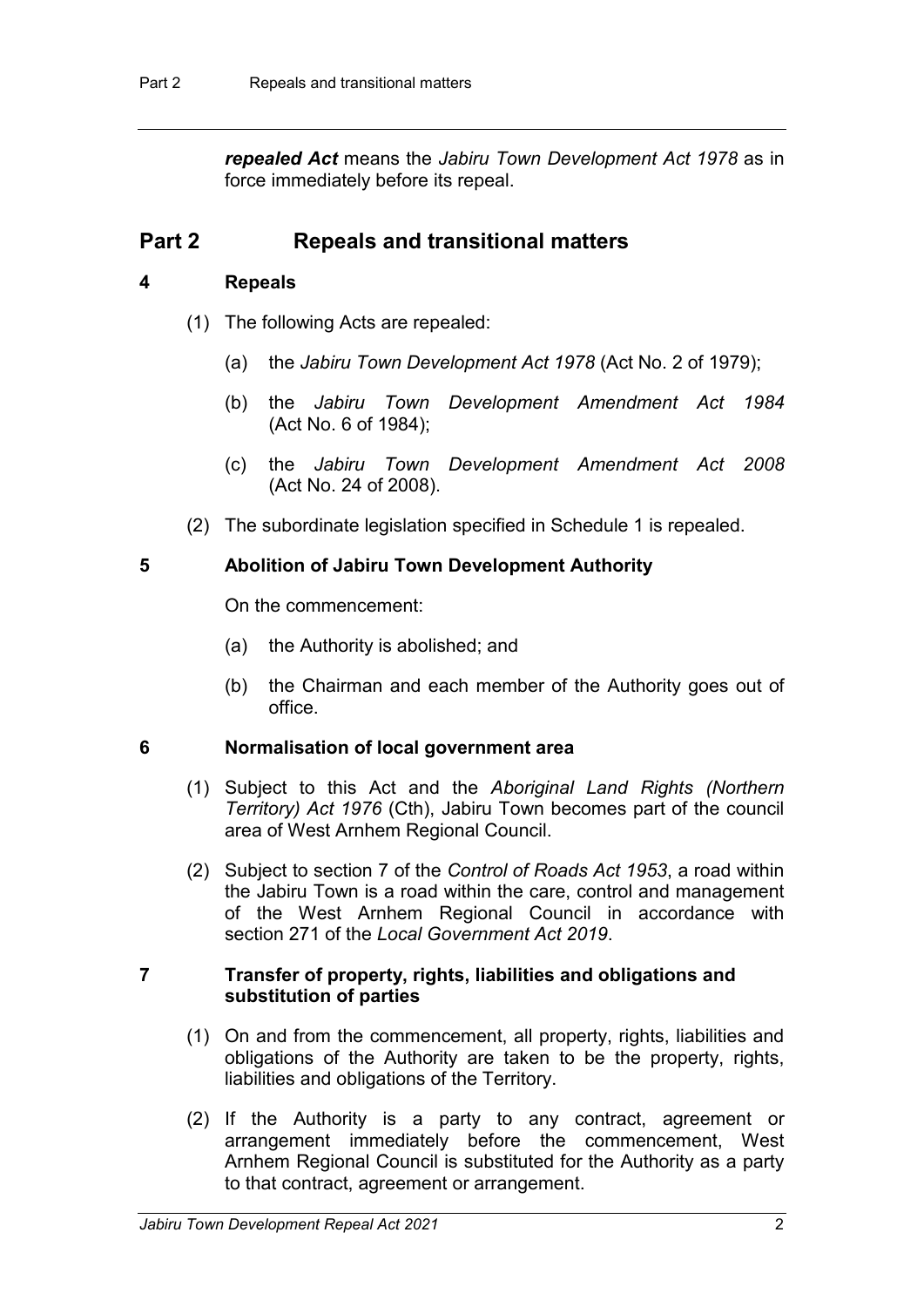#### **8 Superseded references**

Without limiting section [7,](#page-5-0) on and from the commencement, in any instrument, contract or document of any other kind:

- (a) a reference to the repealed Act or a provision of the repealed Act is taken to be a reference to the *Local Government Act 2019* or the most equivalent provision of that Act (as the case requires); and
- (b) a reference to the Authority is taken to be a reference to the West Arnhem Regional Council.

#### **9 By-laws saved**

- (1) Subject to subsection (2), despite the repeal of the repealed Act, a by-law made under section 31 of the repealed Act that is not repealed by Schedule 1 continues in force as if it were a by-law made under section 275 of the *Local Government Act 2019*, subject to the amendments made by Schedule 3.
- (2) A by-law continued in force under subsection (1):
	- (a) applies only to the Jabiru Town area of West Arnhem Regional Council; and
	- (b) is repealed on 1 January 2025 (if not earlier repealed).
- (3) Despite section 3, definition *Authority*, a reference to the Authority in a by-law continued in force under subsection (1) is taken to be a reference to the West Arnhem Regional Council.

### **Part 3 Consequential amendments and further repeal**

#### **10 Laws amended**

<span id="page-6-0"></span>Schedules 2 and 3 amend the laws mentioned in them.

#### **11 Repeal**

This Part is repealed on the day after it commences.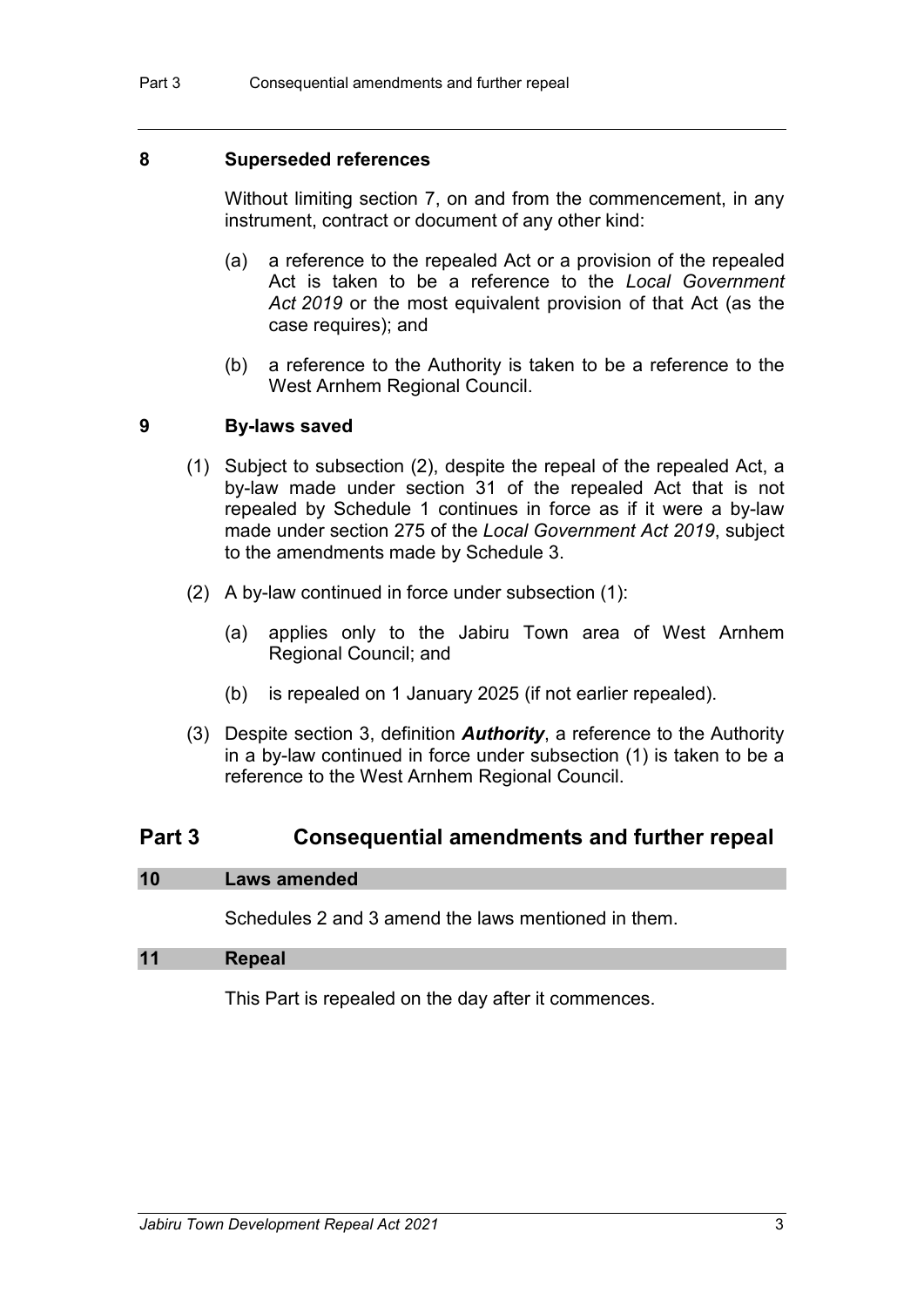# **Schedule 1 Subordinate legislation repealed**

section [4\(](#page-5-1)2)

| Jabiru Town Development (Aboriginal Camping | <b>Subordinate Legislation</b>            |
|---------------------------------------------|-------------------------------------------|
| Areas) By-laws 1987                         | No. 29 of 1987                            |
| Jabiru Town Development (Caravan Parks)     | <b>Subordinate Legislation</b>            |
| <b>By-laws 1983</b>                         | No. 44 of 1983                            |
| Jabiru Town Development (Chemical           | Subordinate Legislation                   |
| Preparations) By-laws 1983                  | No. 34 of 1983                            |
| Jabiru Town Development (Community Hall)    | <b>Subordinate Legislation</b>            |
| Amendment By-laws 1984                      | No. 45 of 1984                            |
| Jabiru Town Development (Roads and Public   | <b>Subordinate Legislation</b>            |
| Places) Amendment By-laws 1984              | No. 44 of 1984                            |
| Jabiru Town Development Regulations 1982    | Subordinate Legislation<br>No. 61 of 1982 |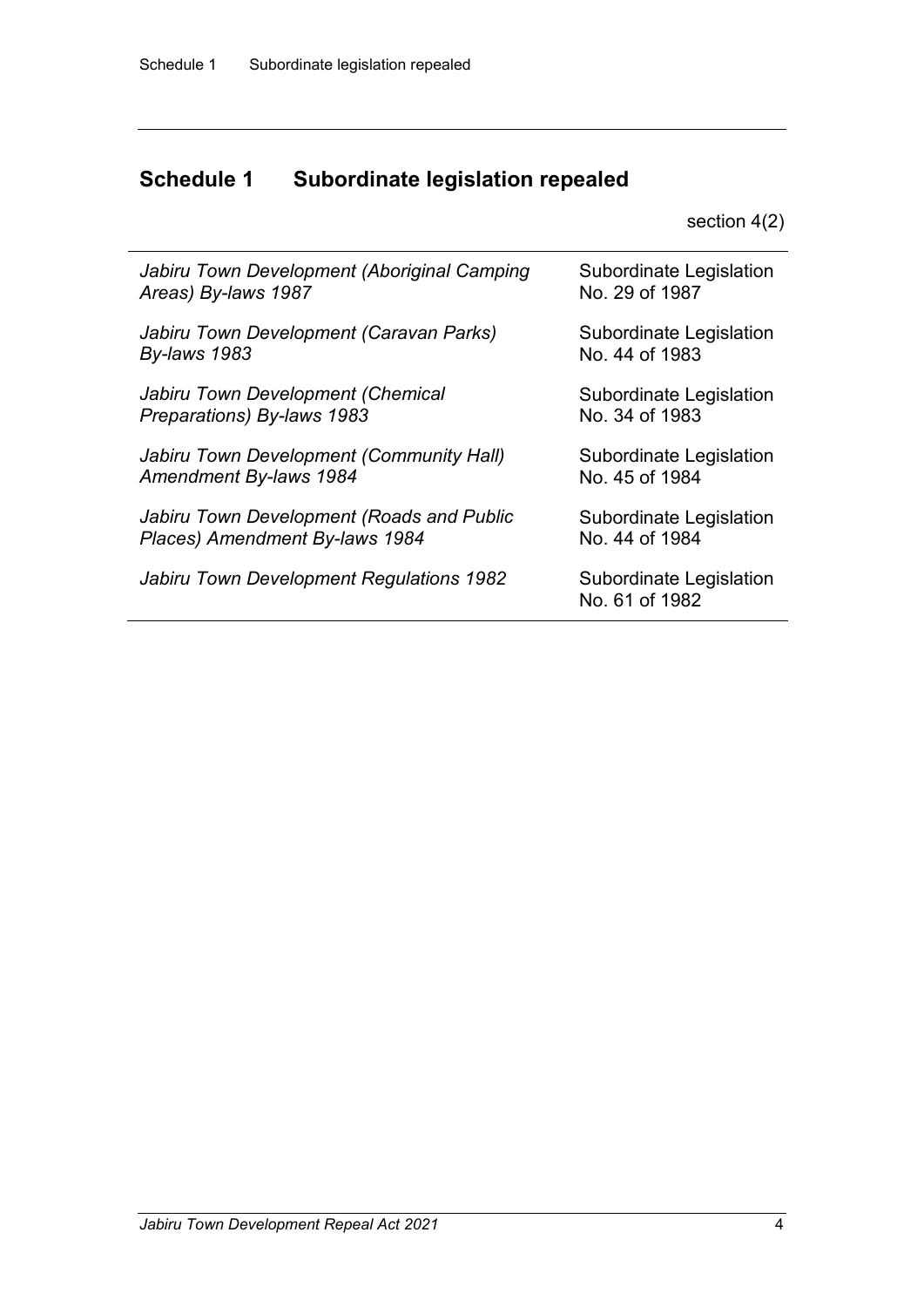# **Schedule 2 By-laws amended**

section [10](#page-6-0)

| Provision                                        | Amendment                                                                                                  |                                                                |
|--------------------------------------------------|------------------------------------------------------------------------------------------------------------|----------------------------------------------------------------|
|                                                  | omit                                                                                                       | insert                                                         |
|                                                  | Jabiru Town Development (Control of Animals) By-laws 1984                                                  |                                                                |
| by-laws 1 and 2,<br>definition controlled<br>dog | Jabiru Town<br>Development                                                                                 | <b>West Arnhem Regional</b><br>Council (Jabiru Town)           |
|                                                  | Jabiru Town Development (Control of Dogs) By-laws 1992                                                     |                                                                |
| by-law 1                                         | Jabiru Town<br>Development                                                                                 | <b>West Arnhem Regional</b><br>Council (Jabiru Town)           |
| by-law $3(1)$ , definition<br>authorised person  | (which applies to and in<br>relation to the Authority<br>and Jabiru by virtue of<br>section 17 of the Act) |                                                                |
| Schedule 1, Forms 1, 2,<br>3, 4, 5 and 6         | Jabiru Town<br>Development Act 1978                                                                        | <b>Local Government</b><br>Act 2019                            |
|                                                  | <b>JABIRU TOWN</b><br><b>DEVELOPMENT</b>                                                                   | <b>WEST ARNHEM</b><br><b>REGIONAL COUNCIL</b><br>(JABIRU TOWN) |
| Schedule 1, Forms 2, 3,<br>4, 5 and 6            | 19<br>(all references)                                                                                     | 20                                                             |
| Schedule 1, Form 6                               | Jabiru Town<br>Development                                                                                 | <b>West Arnhem Regional</b><br>Council (Jabiru Town)           |
|                                                  | <b>Jabiru Town Council</b><br>(all references)                                                             | <b>West Arnhem Regional</b><br>Council                         |
|                                                  | Jabiru Town Development (Refuse) By-laws 1983                                                              |                                                                |
| by-law 1                                         | Jabiru Town<br>Development                                                                                 | <b>West Arnhem Regional</b><br>Council (Jabiru Town)           |
|                                                  |                                                                                                            |                                                                |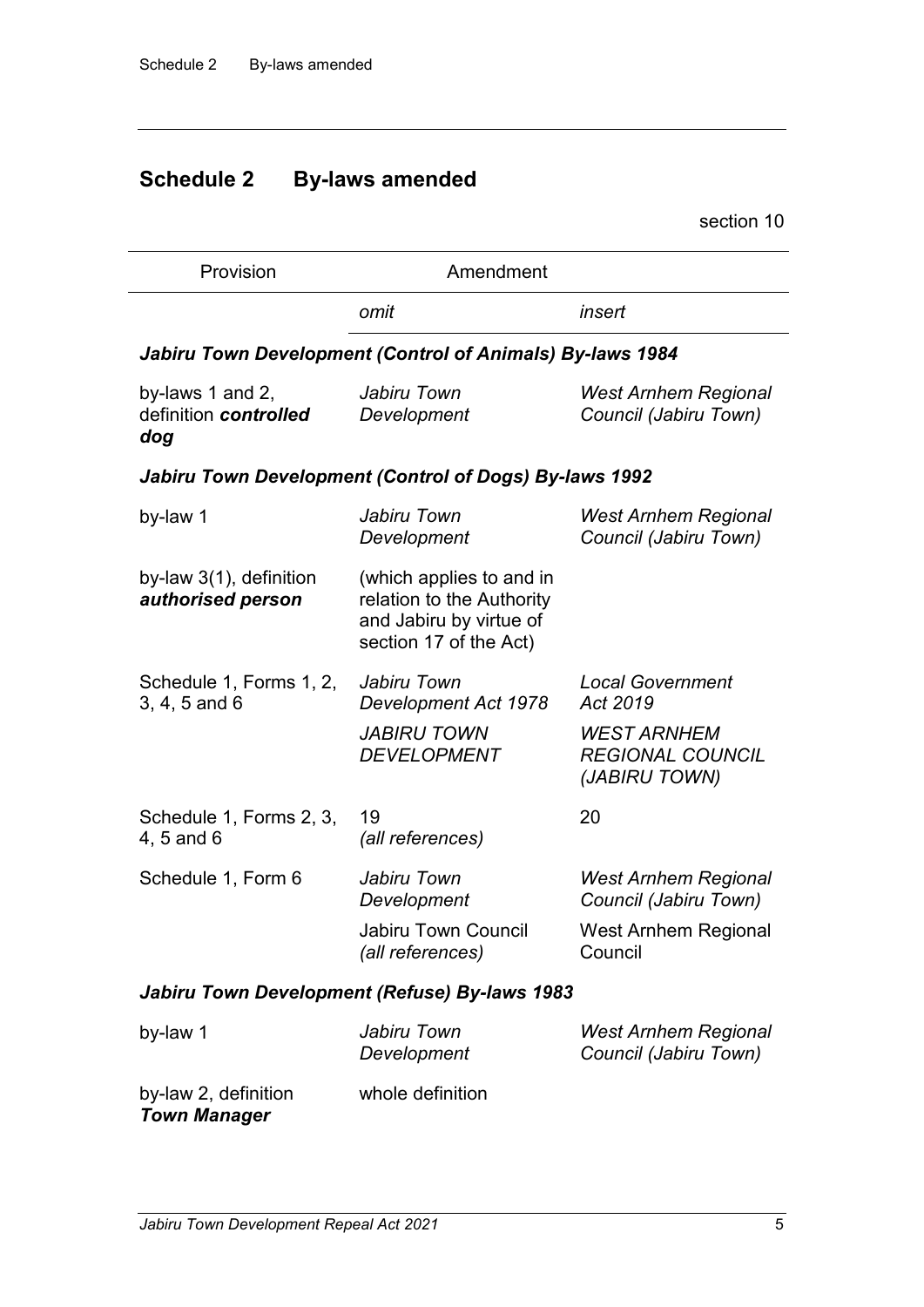| Provision                                           | Amendment                                                      |                                                                                                                                                                                                                                                   |
|-----------------------------------------------------|----------------------------------------------------------------|---------------------------------------------------------------------------------------------------------------------------------------------------------------------------------------------------------------------------------------------------|
|                                                     | omit                                                           | insert                                                                                                                                                                                                                                            |
| by-law $5(1)$                                       | <b>Town Manager</b>                                            | <b>Council Services</b><br>Manager                                                                                                                                                                                                                |
|                                                     | Jabiru Town Development (Roads and Public Places) By-laws 1983 |                                                                                                                                                                                                                                                   |
| by-law 1                                            | Jabiru Town<br>Development                                     | West Arnhem Regional<br>Council (Jabiru Town)                                                                                                                                                                                                     |
| by-law $39(3)$                                      | whole subsection                                               | In this by-law:<br>(3)                                                                                                                                                                                                                            |
|                                                     |                                                                | caravan means a<br>habitable<br>container<br>designed to be<br>towed, driven or<br>carried by a<br>vehicle, whether<br>or not the<br>container is fixed<br>or mobile or has<br>wheels, and<br>includes a<br>demountable<br>accommodation<br>unit. |
| by-laws $56(4)$ and $(5)$<br>and $69(2)$ and $(3)$  | whole subsection                                               |                                                                                                                                                                                                                                                   |
| by-law $74(2)$                                      | Town                                                           | <b>Council Services</b>                                                                                                                                                                                                                           |
| Schedule                                            | whole schedule                                                 |                                                                                                                                                                                                                                                   |
| Jabiru Town Development (Stallholders) By-laws 1983 |                                                                |                                                                                                                                                                                                                                                   |
| by-law 1                                            | Jabiru Town<br>Development                                     | <b>West Arnhem Regional</b><br>Council (Jabiru Town)                                                                                                                                                                                              |
| by-law 2, definition<br><b>Town Manager</b>         | whole definition                                               |                                                                                                                                                                                                                                                   |
| by-laws $4(1)$ and<br>7(2)(b)                       | Town                                                           | <b>Council Services</b>                                                                                                                                                                                                                           |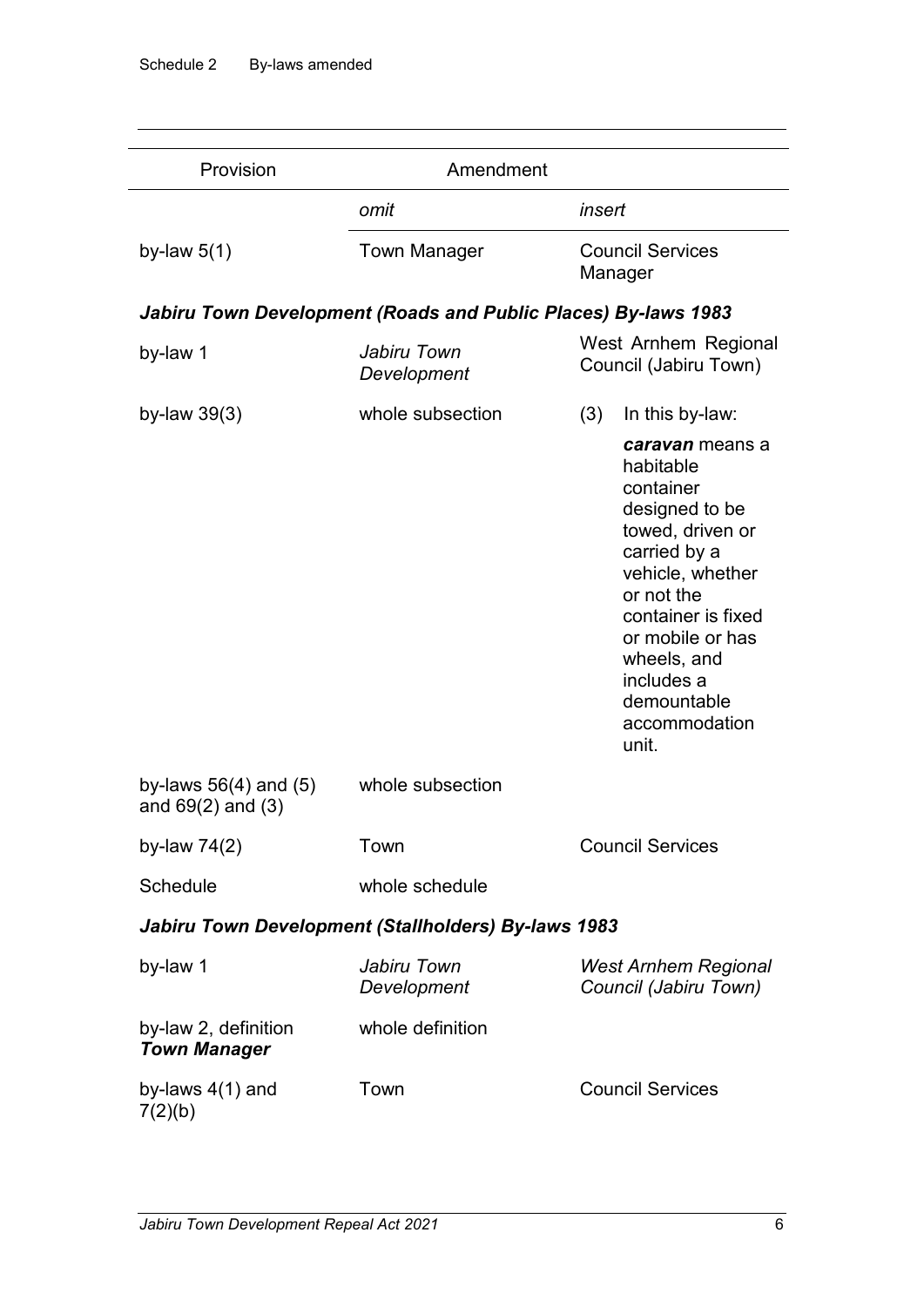| Provision                                                    | Amendment                        |                                                      |  |
|--------------------------------------------------------------|----------------------------------|------------------------------------------------------|--|
|                                                              | omit                             | insert                                               |  |
| Schedule                                                     | 19<br>(all references)           | 20                                                   |  |
|                                                              | Town                             | <b>Council Services</b>                              |  |
| Jabiru Town Development (Swimming Pool Complex) By-laws 1982 |                                  |                                                      |  |
| by-law 1                                                     | Jabiru Town<br>Development       | <b>West Arnhem Regional</b><br>Council (Jabiru Town) |  |
| by-law 2, definition<br><b>Town Manager</b>                  | whole definition                 |                                                      |  |
| by-laws $9(4)$ and $10(3)$                                   | Town Manager<br>(all references) | <b>Council Services</b><br>Manager                   |  |